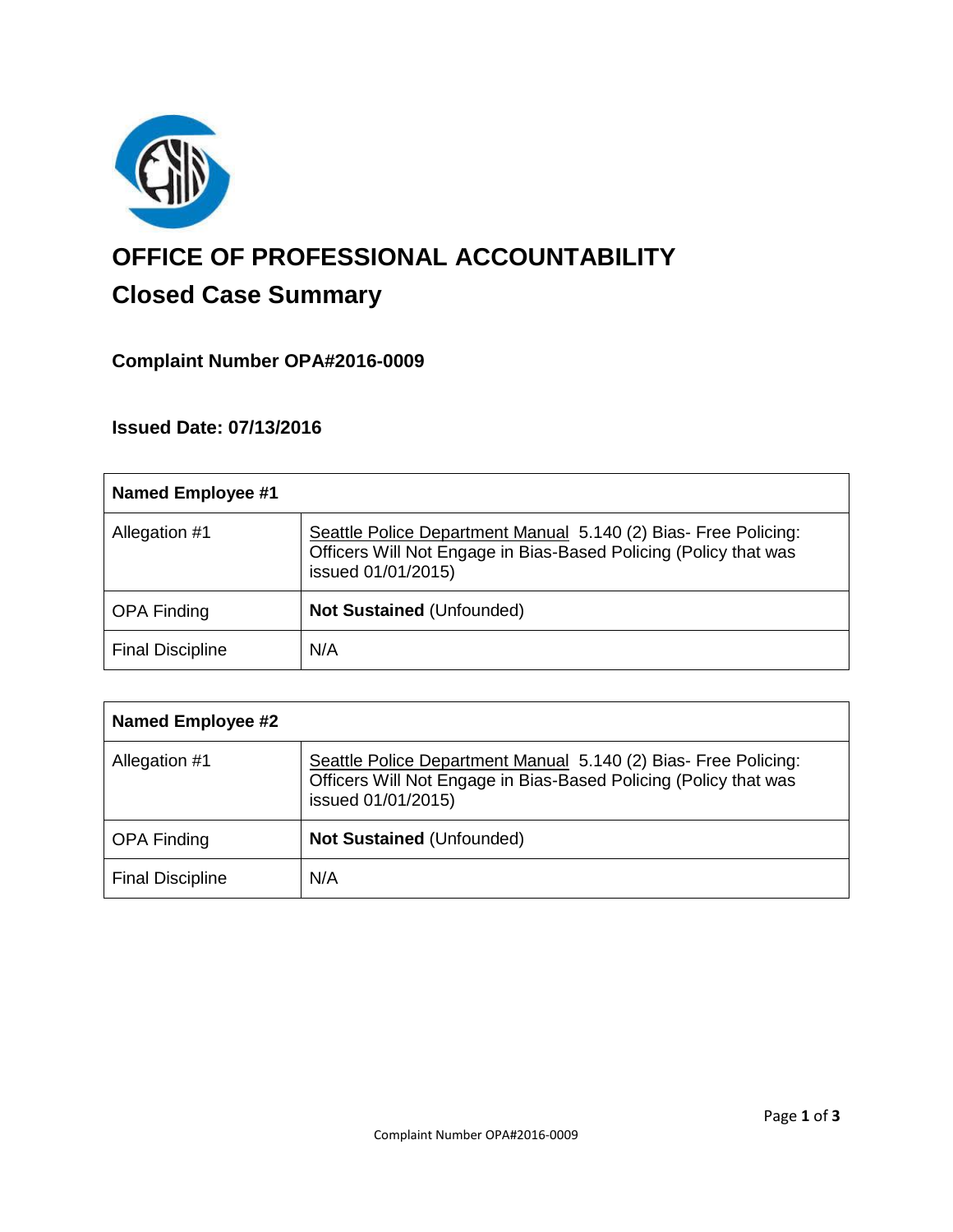| <b>Named Employee #3</b> |                                                                                                                                                           |
|--------------------------|-----------------------------------------------------------------------------------------------------------------------------------------------------------|
| Allegation #1            | Seattle Police Department Manual 5.140 (2) Bias- Free Policing:<br>Officers Will Not Engage in Bias-Based Policing (Policy that was<br>issued 01/01/2015) |
| <b>OPA Finding</b>       | <b>Not Sustained (Unfounded)</b>                                                                                                                          |
| <b>Final Discipline</b>  | N/A                                                                                                                                                       |

#### **INCIDENT SYNOPSIS**

The Named Employees were a block away from a grocery store when they heard multiple gunshots. The officers responded on foot and observed people running away frantically from the scene. They also encountered a gunshot victim and windows shot out of the grocery store. Upon arriving, an unknown witness pointed in a direction and told the officers that the shooter went that way. The Named Employees started searching for a possible suspect. The officers located a vehicle with four males inside and one male standing outside the vehicle. The group was acting in a way which raised the officers' suspicions. The Named Employees detained the five males for approximately 15 minutes but released them when there were no further updates to corroborate that the males were involved.

#### **COMPLAINT**

The complainant, a supervisor within the Department, identified a possible bias complaint violation by the Named Employees who conducted a stop on a vehicle while investigating a shooting incident.

#### **INVESTIGATION**

The OPA investigation included the following actions:

- 1. Review of the complaint memo
- 2. Review of In-Car Video (ICV)
- 3. Search for and review of all relevant records and other evidence
- 4. Interview of SPD employees

#### **ANALYSIS AND CONCLUSION**

The complainant alleged the Named Employees may have stopped, frisked and detained several subjects based, in part, on bias related to the race of the subjects. The OPA investigation produced a preponderance of evidence that showed the officers' decision to contact and briefly detain the subjects was based on a partial description of a suspect vehicle, a direction of travel provided by a witness and close proximity to the crime in both time and location. No evidence of bias was discovered.